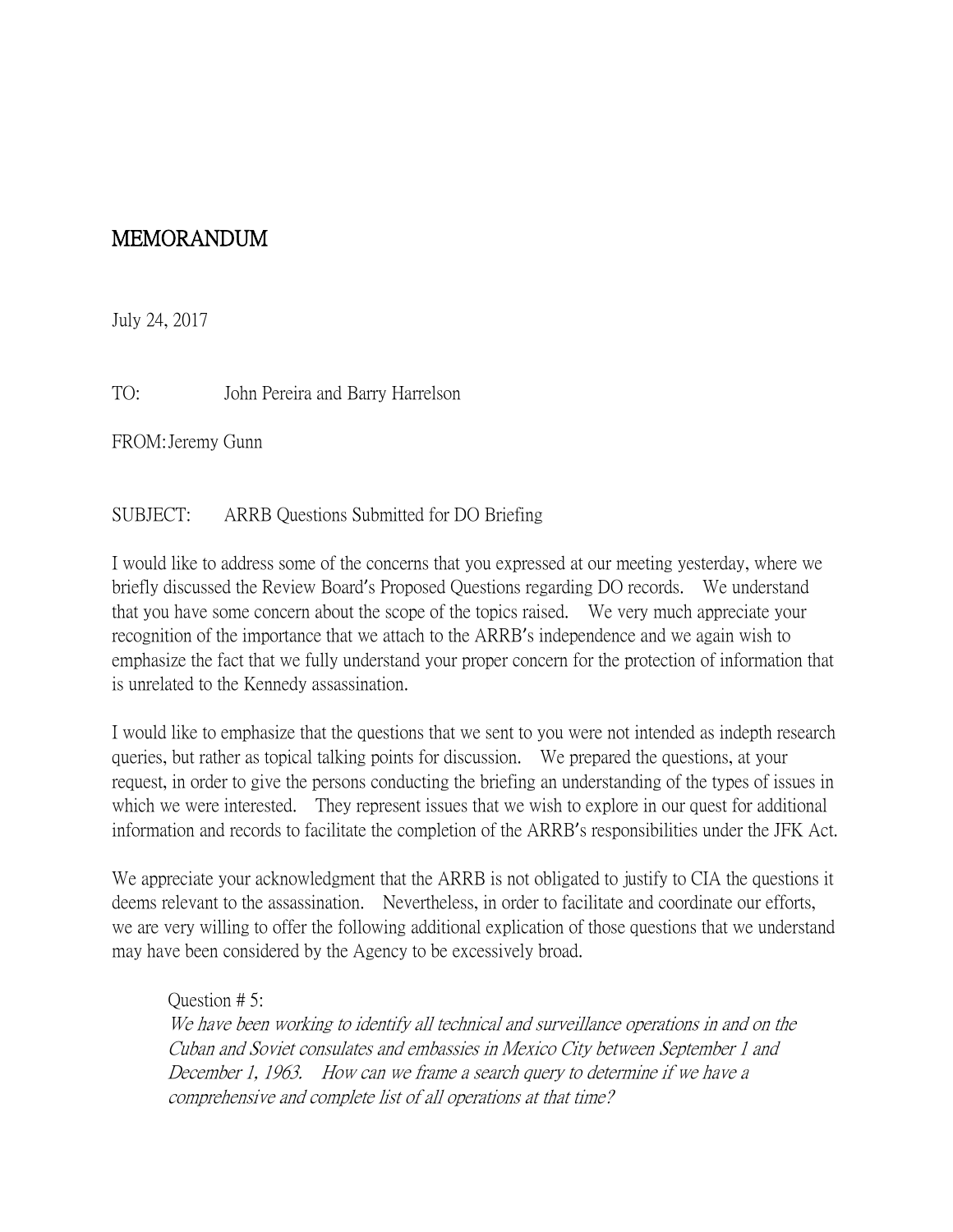## Question # 6:

How can a search query be framed to document all electronic take produced by the Mexico City Station in the immediate wake of the assassination (the first month) and during the period of Oswald*'*s visit? How can we verify that what exists in the Sequestered Collection represents all records of technical production that were available at the time of the assassination? If additional records or original production still exists, where would it be stored or filed? What searches could be conducted to retrieve any additional records? If such electronic take has been destroyed, do records exist of the destruction?

## Question # 9:

Various open sources have linked the CIA to various journalists and publishing companies during the 1960's. How could a query be framed to search for connections between the Agency and journalists or publishing companies?

The two 1967 Ramparts articles mention connections between the Agency and journalists worldwide. The primary focus of this question is on any connection between the Agency and any journalist who might have covered the assassination domestically. Additionally, we would be interested in any publishing company with domestic Agency connections which might also have been investigating the assassination or the workings of the Warren Commission.

## Question # 10:

Did the Agency have any relationship, projects or contacts with publishing houses during the time of the assassination and in the aftermath of the Warren Commission? How would a search be formulated to determine whether or not the Agency had a relationship with any of the same publishing houses that were also publishing books about the assassination?

We hope that this additional explication may help you and the DO understand our approach to the issues broached by our questions. Should any of our requests impose on you or your staff a burden that we may not have anticipated -- or which would entail work of dubious value or benefit -- please advise us so that we can work with you to modify or amend the requests accordingly.

Please also remember that, when we request accesses to these materials, we are not designating them "assassination records" and we are not, at this time, requesting that copies of documents be given to the Review Board.

We appreciate your continuing cooperation and helpfulness.

Sincerely yours,